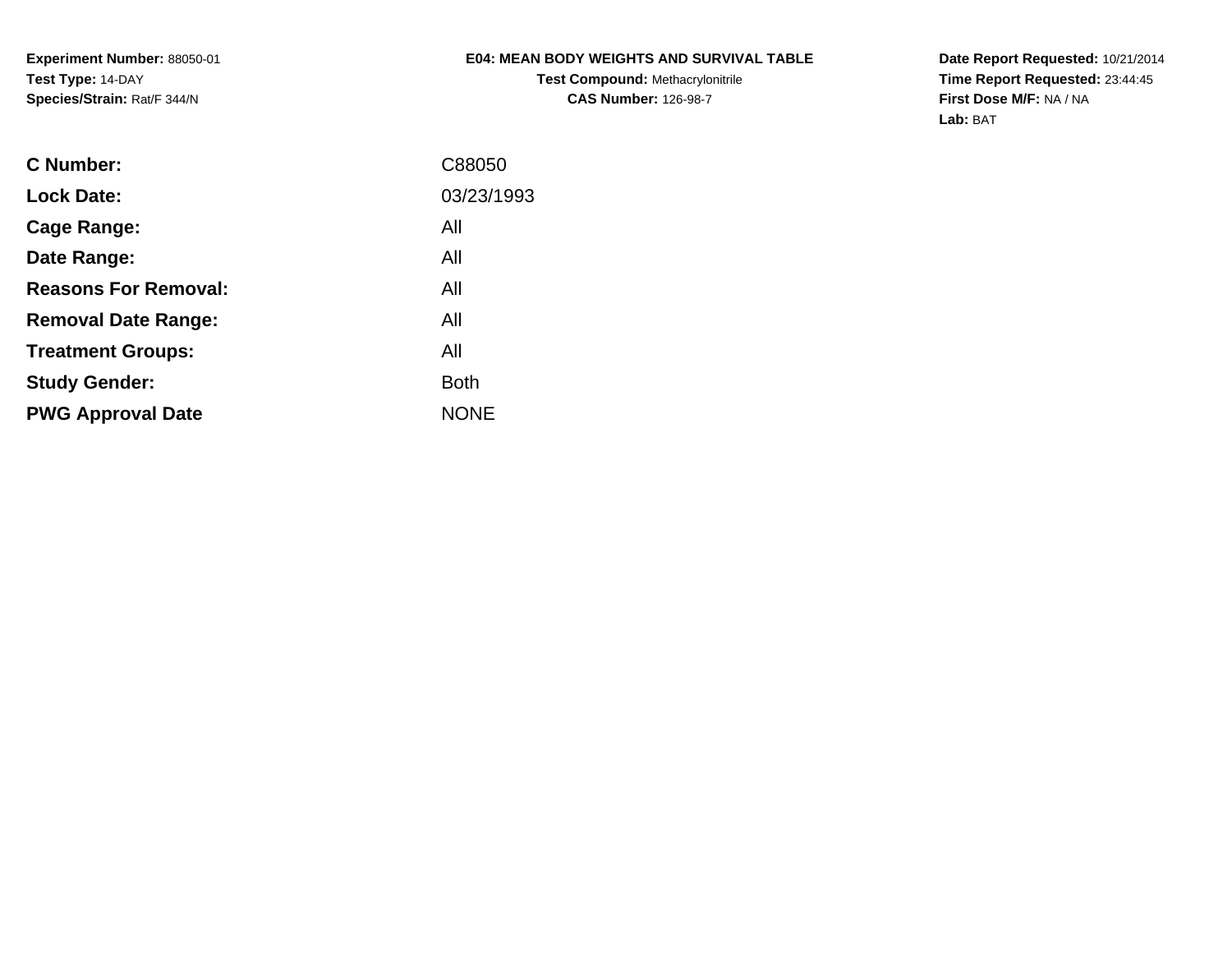### **E04: MEAN BODY WEIGHTS AND SURVIVAL TABLE**

**Test Compound:** Methacrylonitrile**CAS Number:** 126-98-7

**Date Report Requested:** 10/21/2014**Time Report Requested:** 23:44:45**First Dose M/F:** NA / NA**Lab:** BAT

#### **MALE**

| <b>DAY</b>                | $0$ G/L |   |       | $0.3$ G/L           |   |       | $0.6$ G/L           |    |       | 1.2 G/L     |             |
|---------------------------|---------|---|-------|---------------------|---|-------|---------------------|----|-------|-------------|-------------|
|                           | WT(g)   | N |       | $WT(g)$ % OF CNTL N |   |       | $WT(g)$ % OF CNTL N |    | WT(g) | % OF CNTL N |             |
|                           | 126.6   | 5 | 128.0 | 101.1               | 5 | 128.4 | 101.4               | -5 | 126.8 | 100.2       | 5           |
| 8                         | 151.3   | 5 | 153.3 | 101.3               | 5 | 147.8 | 97.7                | 5  | 135.7 | 89.7        | $\mathbf b$ |
| <b>TERM</b><br><b>SAC</b> | 175.6   | 5 | 176.4 | 100.5               | 5 | 171.8 | 97.9                | -5 | 156.2 | 89.0        | $\mathbf b$ |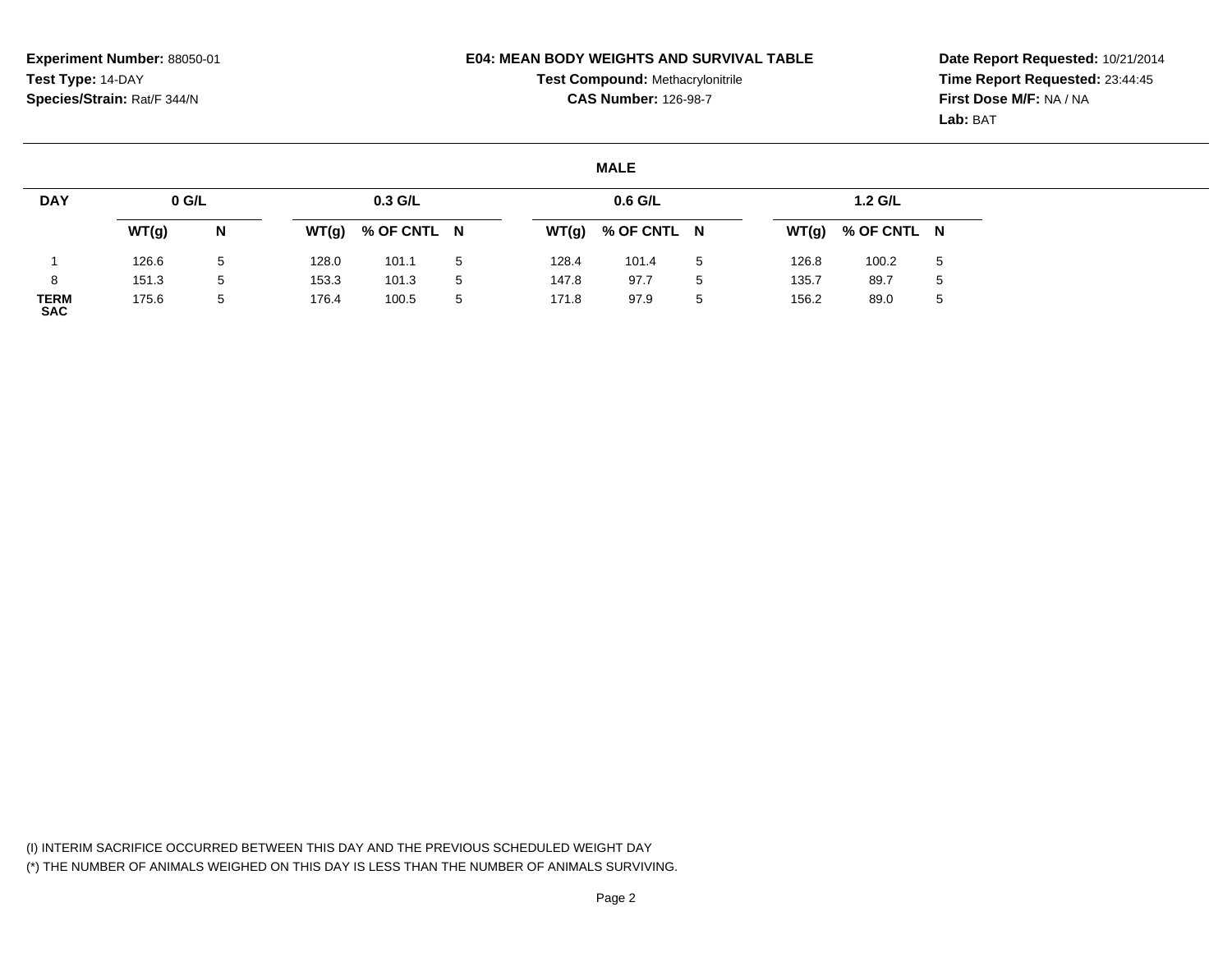### **E04: MEAN BODY WEIGHTS AND SURVIVAL TABLE**

**Test Compound:** Methacrylonitrile**CAS Number:** 126-98-7

**Date Report Requested:** 10/21/2014**Time Report Requested:** 23:44:45**First Dose M/F:** NA / NA**Lab:** BAT

#### **MALE**

| <b>DAY</b>          |       | 2.4 G/L             |   |       | 4.8 G/L             |             |
|---------------------|-------|---------------------|---|-------|---------------------|-------------|
|                     |       | $WT(g)$ % OF CNTL N |   |       | $WT(g)$ % OF CNTL N |             |
|                     | 128.2 | 101.3               | 5 | 128.9 | 101.8               | -5          |
| 8                   | 113.8 | 75.2                | 5 | 98.5  | 65.1                | $5^{\circ}$ |
| <b>TERM<br/>SAC</b> | 121.2 | 69.1                | 5 | 92.6  | 52.8                | 5           |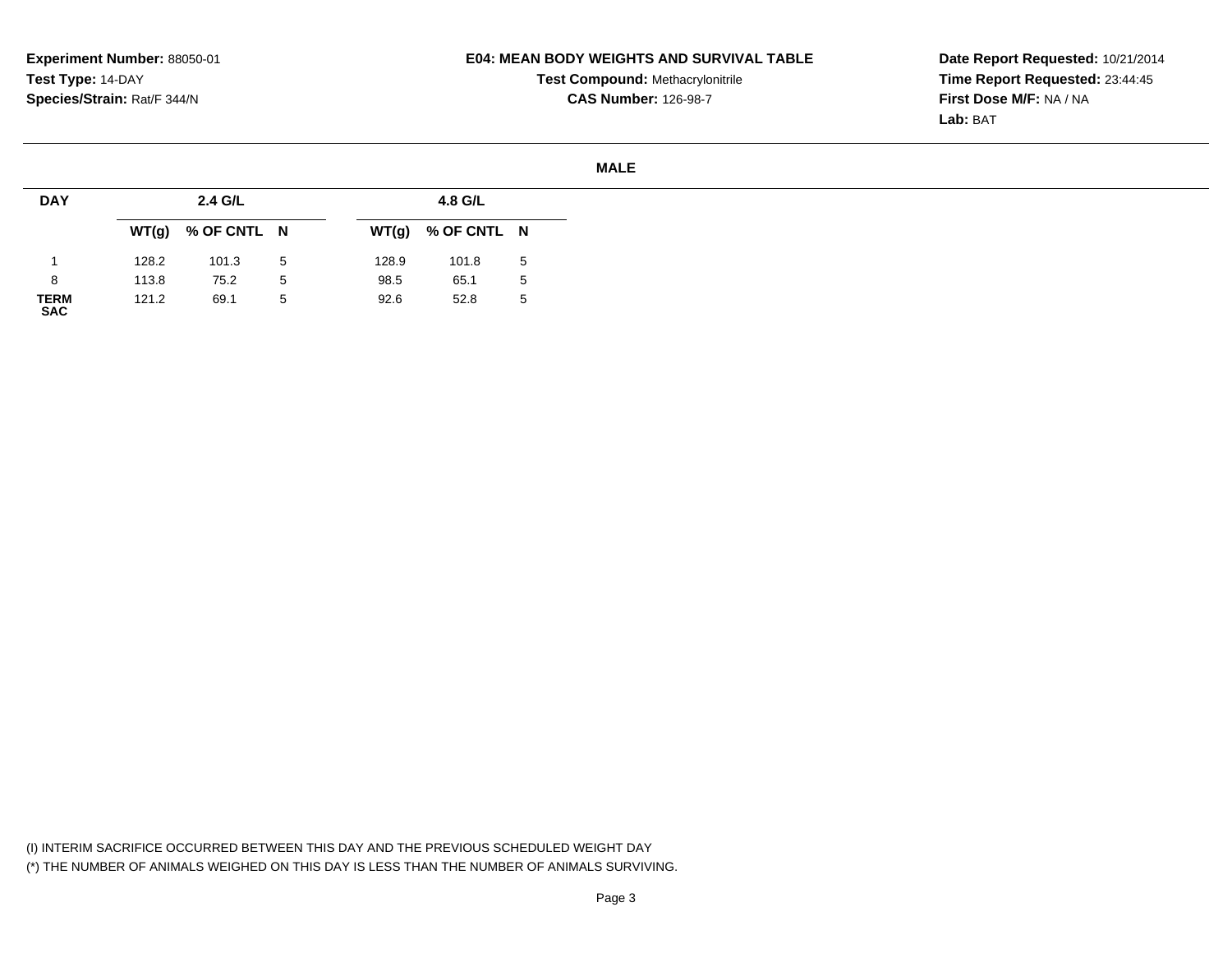## **E04: MEAN BODY WEIGHTS AND SURVIVAL TABLE**

**Test Compound:** Methacrylonitrile**CAS Number:** 126-98-7

\*\*\*END OF MALE DATA\*\*\*

**Date Report Requested:** 10/21/2014**Time Report Requested:** 23:44:45**First Dose M/F:** NA / NA**Lab:** BAT

(I) INTERIM SACRIFICE OCCURRED BETWEEN THIS DAY AND THE PREVIOUS SCHEDULED WEIGHT DAY(\*) THE NUMBER OF ANIMALS WEIGHED ON THIS DAY IS LESS THAN THE NUMBER OF ANIMALS SURVIVING.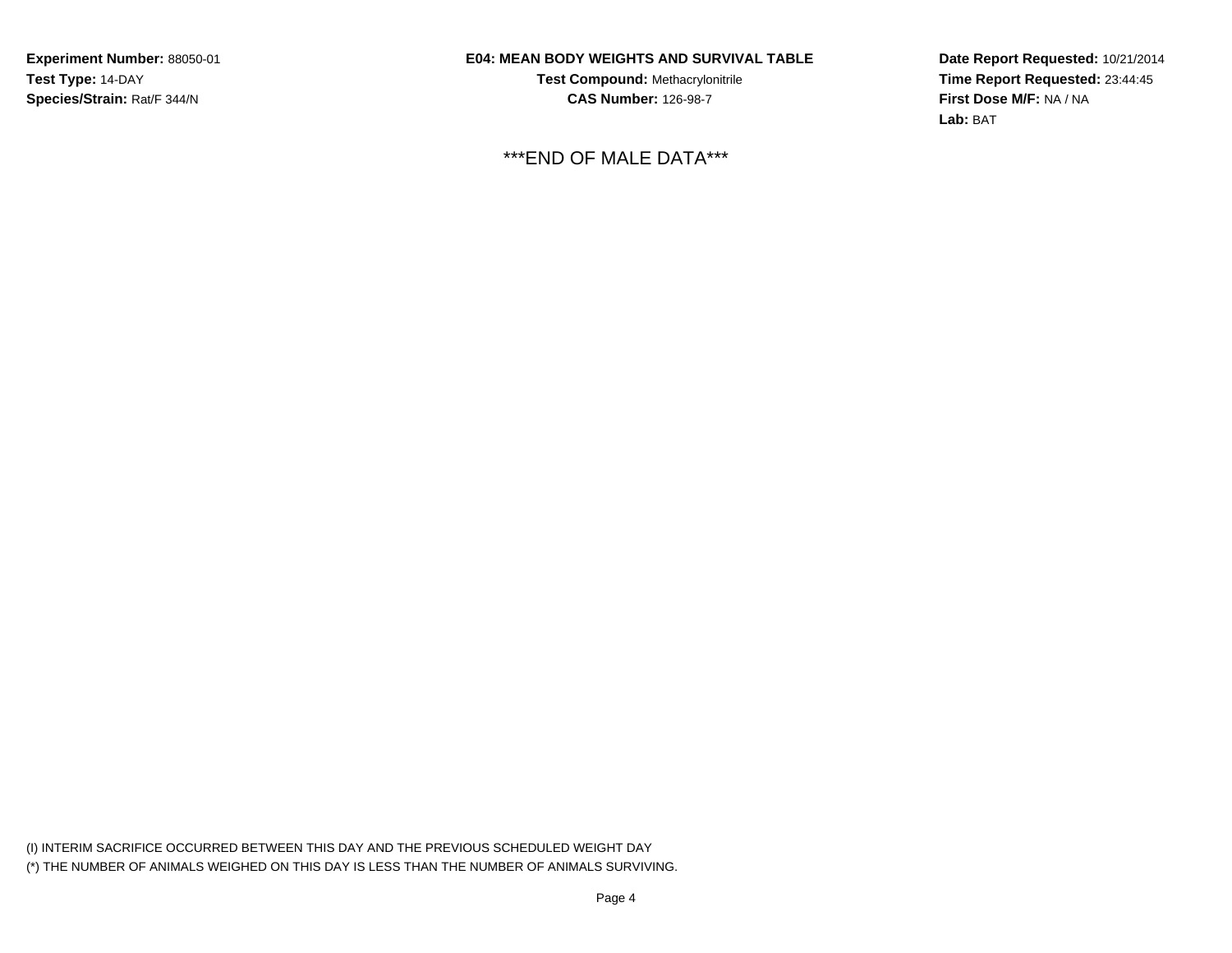#### **E04: MEAN BODY WEIGHTS AND SURVIVAL TABLE**

**Test Compound:** Methacrylonitrile**CAS Number:** 126-98-7

**Date Report Requested:** 10/21/2014**Time Report Requested:** 23:44:45**First Dose M/F:** NA / NA**Lab:** BAT

#### **FEMALE**

| <b>DAY</b>                | $0$ G/L |             |       | $0.3$ G/L   |   |       | $0.6$ G/L   |   |       | 1.2 G/L     |              |
|---------------------------|---------|-------------|-------|-------------|---|-------|-------------|---|-------|-------------|--------------|
|                           | WT(g)   | N           | WT(g) | % OF CNTL N |   | WT(g) | % OF CNTL N |   | WT(g) | % OF CNTL N |              |
|                           | 113.0   | $5^{\circ}$ | 112.7 | 99.7        | 5 | 115.5 | 102.2       | 5 | 115.7 | 102.4       | 5            |
| 8                         | 123.1   | 5           | 121.6 | 98.7        | 5 | 123.8 | 100.6       | 5 | 120.0 | 97.4        | 5            |
| <b>TERM</b><br><b>SAC</b> | 132.2   | 5           | 127.4 | 96.4        | 5 | 132.1 | 100.0       | 5 | 129.5 | 98.0        | <sub>5</sub> |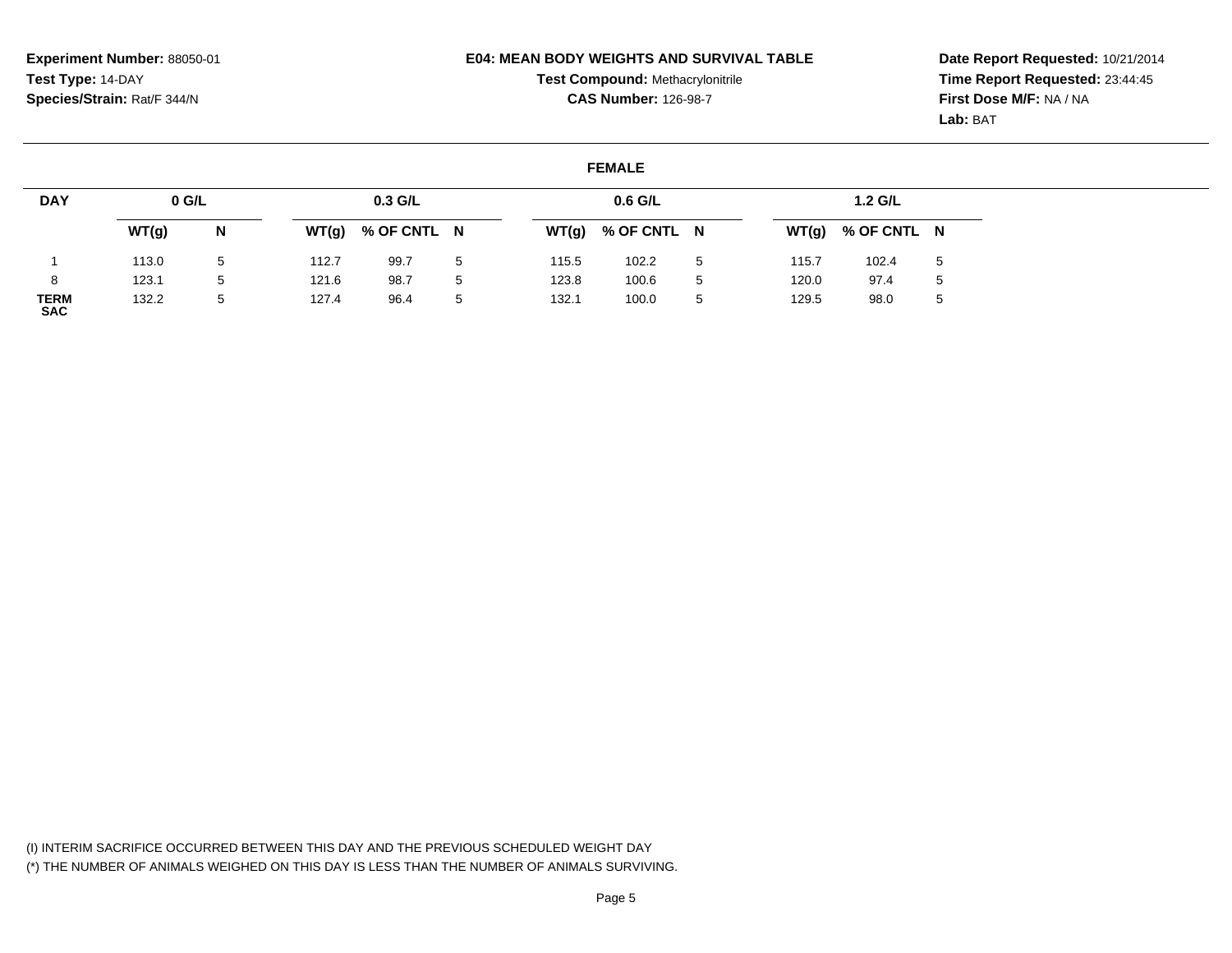**E04: MEAN BODY WEIGHTS AND SURVIVAL TABLE**

**Experiment Number:** 88050-01**Test Type:** 14-DAY**Species/Strain:** Rat/F 344/N

# **Test Compound:** Methacrylonitrile**CAS Number:** 126-98-7

**Date Report Requested:** 10/21/2014**Time Report Requested:** 23:44:46**First Dose M/F:** NA / NA**Lab:** BAT

## **FEMALE**

| <b>DAY</b>          |       | 2.4 G/L             |              |       | 4.8 G/L             |              |
|---------------------|-------|---------------------|--------------|-------|---------------------|--------------|
|                     |       | $WT(g)$ % OF CNTL N |              |       | $WT(g)$ % OF CNTL N |              |
|                     | 113.2 | 100.1               | 5            | 113.0 | 100.0               | 5            |
| 8                   | 105.0 | 85.3                | $\mathbf{p}$ | 90.0  | 73.1                | $\mathbf{p}$ |
| <b>TERM<br/>SAC</b> | 112.2 | 84.9                | 5            | 88.1  | 66.7                | -5           |